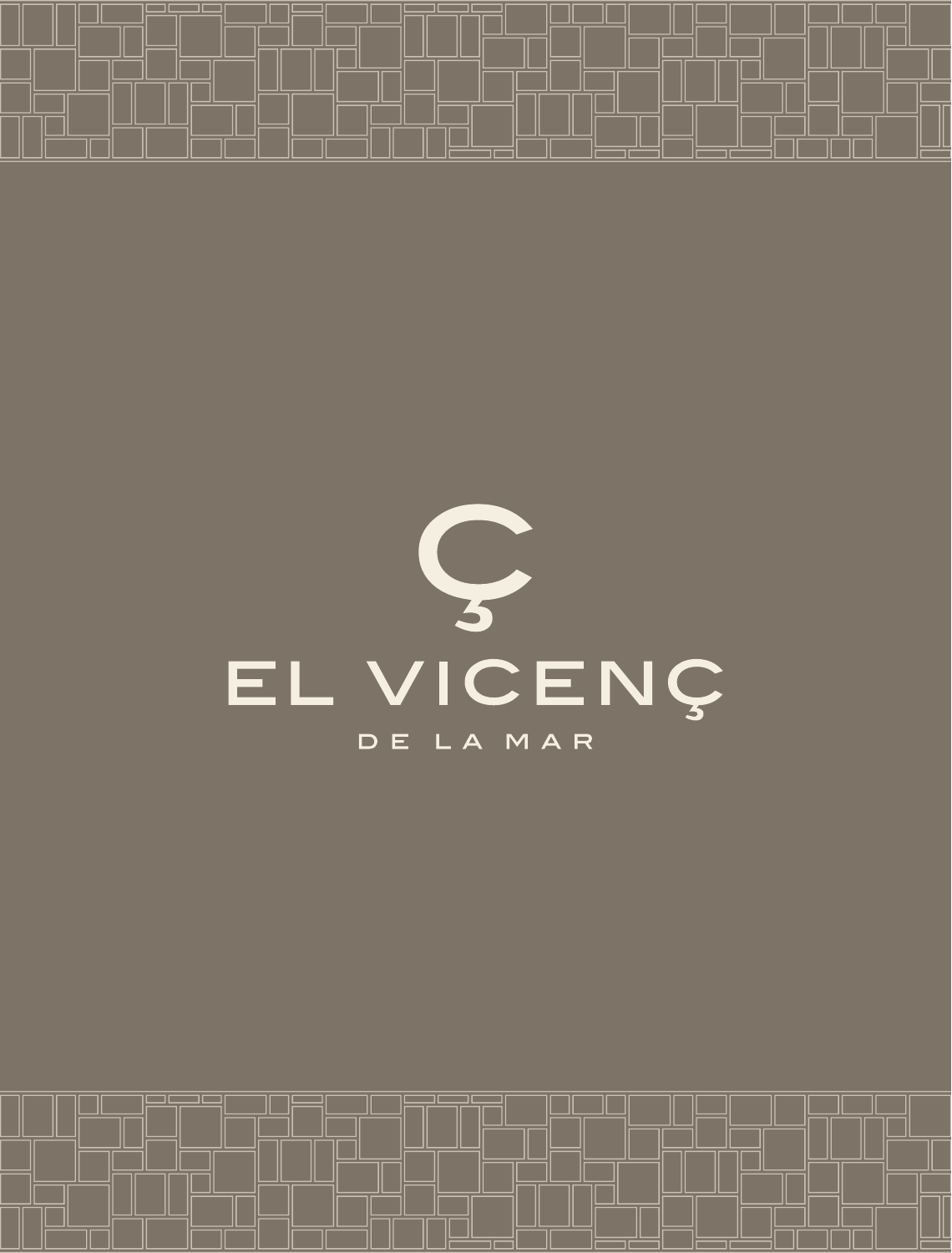

# Ç WELLNESS STUDIO

# UN OASIS DE PAZ Y TRANQUILIDAD

Relájate y déjate mimar en un espacio de máxima serenidad. Las manos expertas de nuestras terapeutas te cubrirán de atenciones con los mejores tratamientos de belleza y salud con productos de primera calidad de Natura Bissē.

Uno de los balnearios más completos del norte de Mallorca, cuenta con todo lo necesario para realizar un completo circuito termal, incluyendo nuestra piscina climatizada de 18 metros de longitud con salida al exterior en un entorno verde, nuestro espacio de relajación, nuestra sauna y nuestra amplia variedad de servicios de belleza y bienestar.

El Vicenç pone a disposición de sus clientes más activos una sala con la maquinaria necesaria para disfrutar de una jornada completa de ejercicio. Existe también la posibilidad de reservar clases privadas de entrenador personal.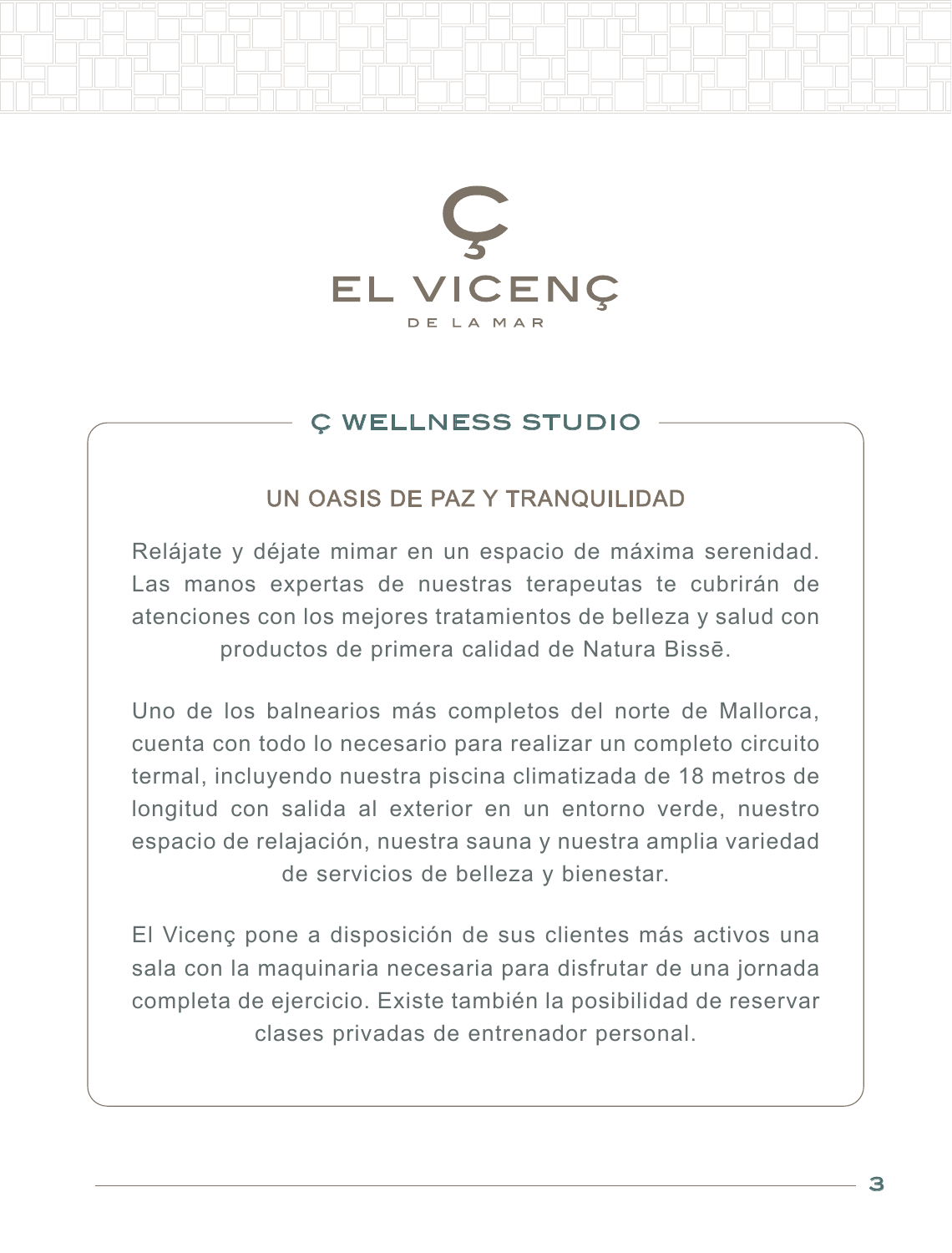### AN OASIS OF PEACE AND TRANQUILITY

*Relax and let yourself be pampered in a space of ultimate serenity. The expert hands of our therapists will lavish you with the best beauty and health treatments using the finest quality productsfrom Natura Bissē.*

*One of the most complete spas in the north of Mallorca, it has everything you need to carry out a complete thermal circuit, including our 18-meter-long heated pool with an outdoor exit into a green environment, our relaxation space, our sauna and our wide variety of beauty, as well as wellness services*

*El Vicenç offers for its most active customers an exercise room to enjoy a full day of physical activity. Private classes with a personal trainer can also be booked.*

### EINE OASE DES FRIEDENS UND DER RUHE

*Entspannen Sie sich und lassen Sie sich in einem Raum maximaler Gelassenheit verwöhnen. In den erfahrenen Händen unserer Therapeuten finden Sie die besten Schönheitsund Gesundheitsbehandlungen mit hochwertigen Natura Bissē-Produkten.* 

*Es ist eines der umfassendsten Spas im Norden Mallorcas und bietet alles, was Sie für einen kompletten Thermalkreislauf benötigen. Dazu gehören unser beheiztes 18-Meter-Schwimmbecken mit Zugang zum Außenbereich in grüner Umgebung, unser Entspannungsbereich, unsere Sauna und unser breites Angebot an Schönheits- und Wellnessdienstleistungen.*

*El Vicenç bietet seinen aktiveren Kunden einen Raum mit den notwendigen Geräten, um einen ganzen Tag lang Sport zu treiben. Es besteht auch die Möglichkeit, Privatstunden mit einem Personal Trainer zu buchen.*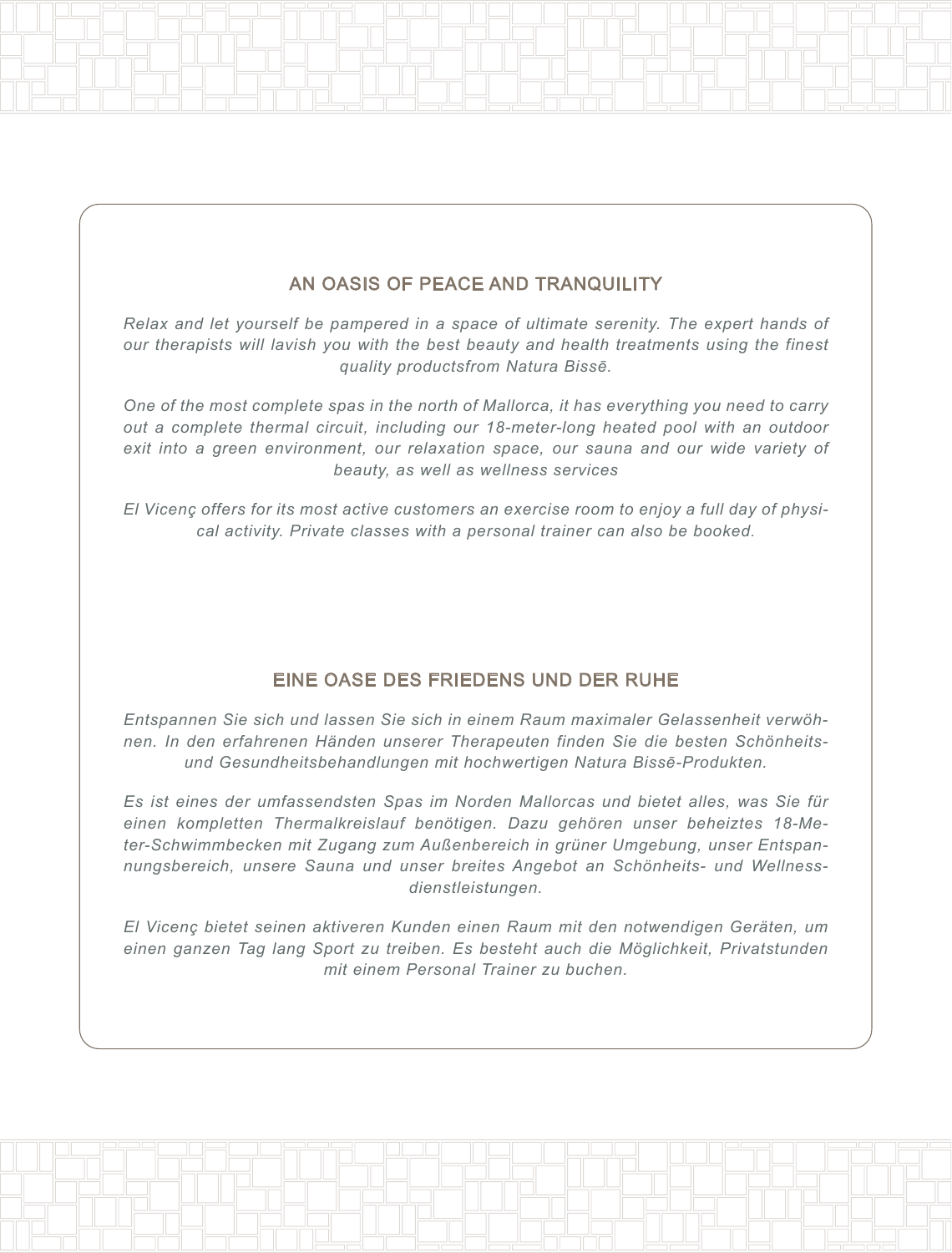# MASAJES massages · massagen

60min. 120€

60min. 120€

60min. 120€

## masaje detox

#### detox massage detox-massage

Antioxidante y nutritivo. Ayuda a eliminar las toxinas. *Antioxidant and nutritious. Helps to eliminate toxins. Antioxidativ und pflegend. Hilft bei der Ausscheidung von Giftstoffen.*

#### masaje energizante

#### energizing massage energetisierende massage

Refrescante fragancia cítrica, energizante, tonificante e hidratante. *Refreshing citrus fragrance, energizing, toning and moisturizing. Erfrischender Zitrusduft, energiespendend, belebend und feuchtigkeitsspendend.*

#### masaje fitness

### fitness massage fitness-massage

Propiedades descongestivas, ayuda a relajar la tensión muscular.

*Decongestive properties, helps to relax muscle tension. Abschwellende Eigenschaften, hilft Muskelverspannungen zu lösen.*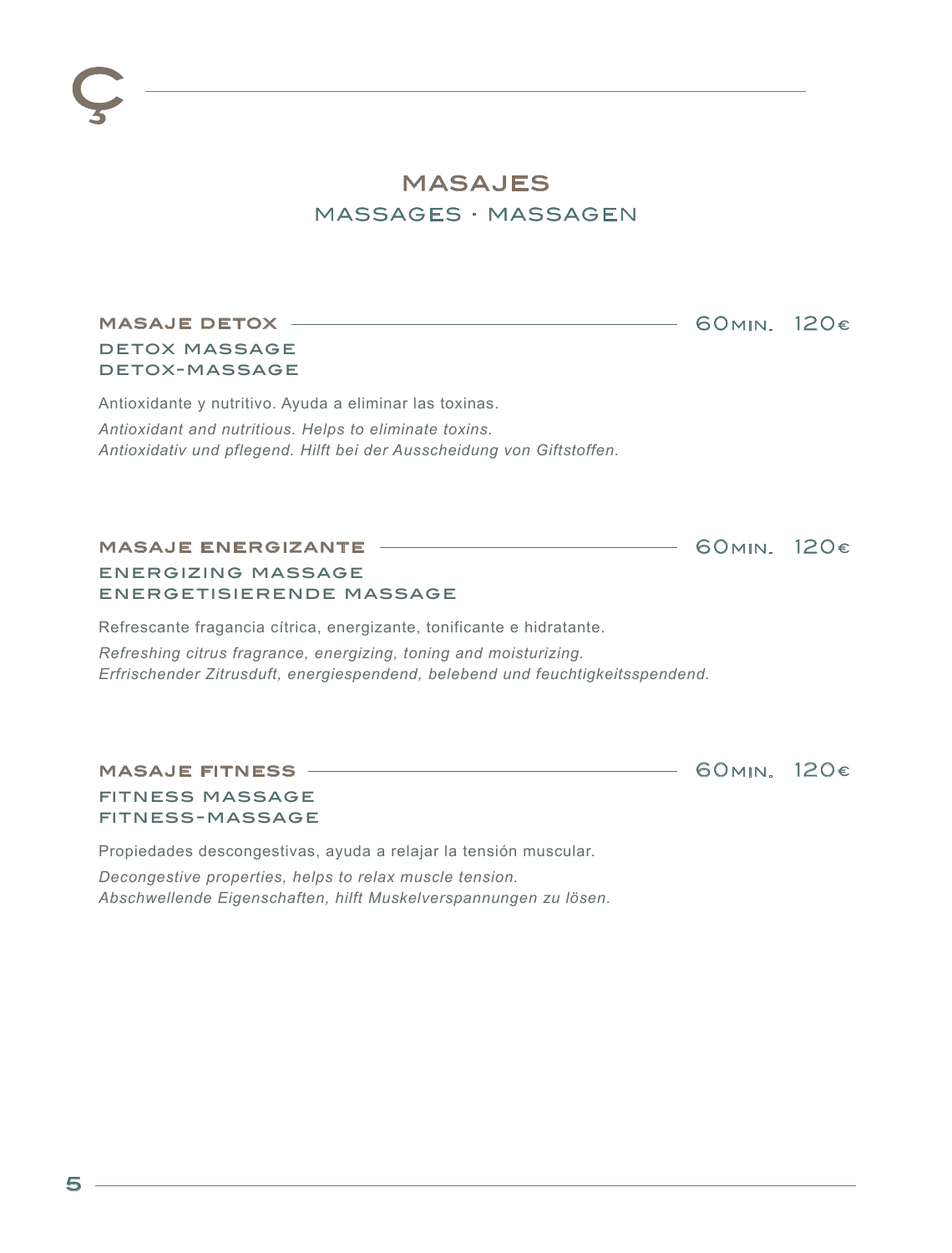60min. 120€

60min. 120€

60min. 160€

# MASAJES massages · massagen

#### masaje de-stress

de-stress massage anti-stress-massage

Calma y bienestar, actúa en el sistema nervioso. Efecto relajante. *Calm and well-being, assists the nervous system. A relaxing effect. Beruhigung und Wohlbefinden, wirkt auf das Nervensystem. Entspannende Wirkung.*

reflexología podal

foot reflexology fussreflexzonen-massage

Estimula la circulación sanguínea y linfática y potencia el sistema inmunológico. *Stimulates blood and lymphatic circulation and boosts the immune system. Sie stimuliert den Blut- und Lymphkreislauf und stärkt das Immunsystem.*

### técnicas osteopáticas

osteopathic techniques osteopathische techniken

Centradas en la estructura y los problemas del cuerpo. *Focused on the structure and problems of the body. Konzentriert sich auf die Struktur und die Probleme des Körpers.*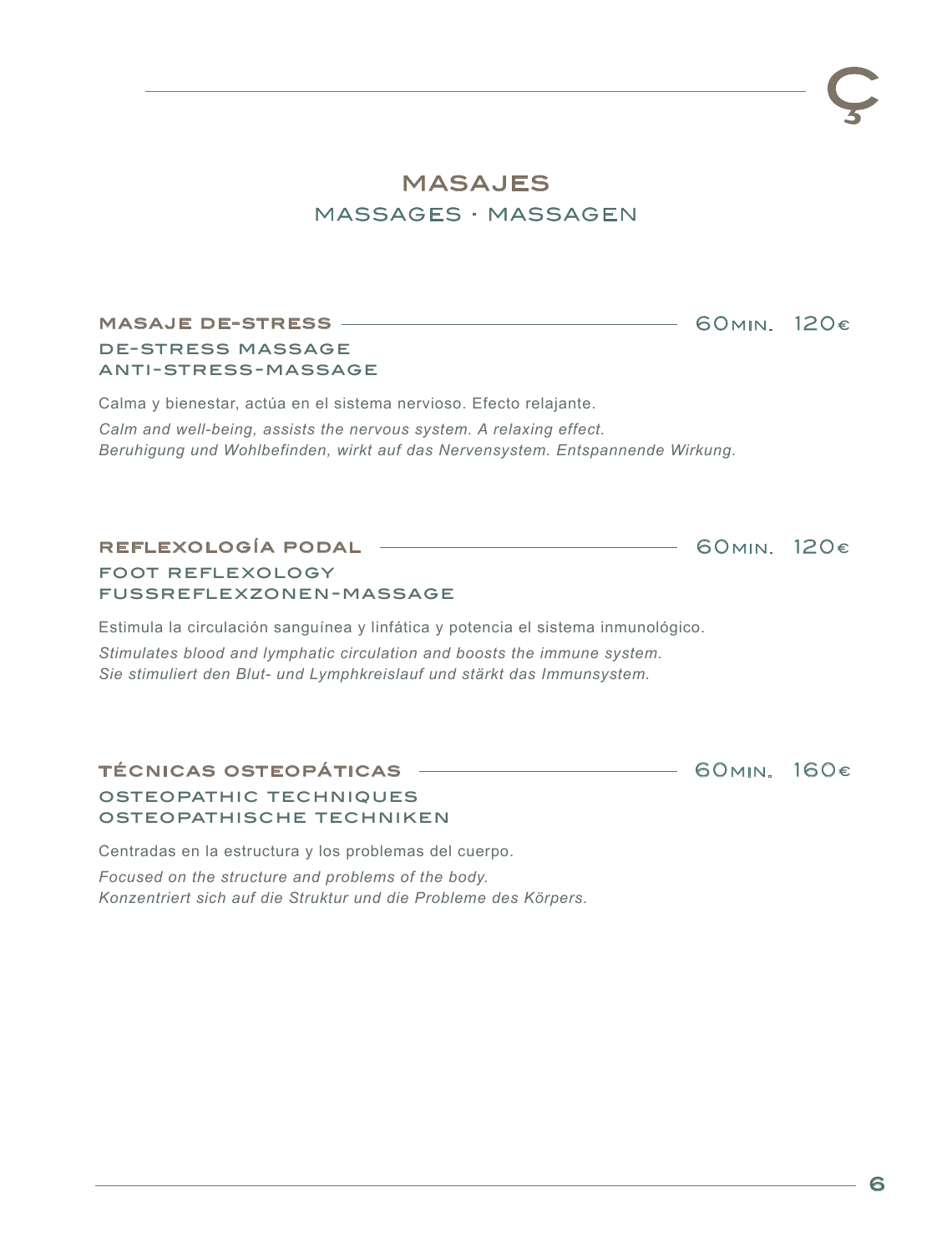# TRATAMIENTOS FACIALES facial treatments · Gesichtsbehandlungen

#### detox the cure

### 60min. 120€

#### DESINTOXICA - RESTAURA - HIDRATA

Esta profunda limpieza facial esa un tratamiento indispensable para combatir los efectos nocivos que la vida urbana causa en la piel. Incorpora una innovadora desintoxicación enzimática. Los resultados serán un cutis libre de impurezas, higienizado y listo para recibir los beneficios de cualquier cosmético.

#### DETOXES - RESTORES - HYDRATES

*This deep facial cleansing is an essential treatment to combat the harmful effects that urban life causes on the skin. It incorporates an innovative enzymatic detoxification. The results will be a skin free of impurities, sanitized and ready to receive the benefits of any cosmetic.*

#### ENTGIFTET - STELLT WIEDER HER - SPENDET FEUCHTIGKEIT

*Diese tiefenreinigende Gesichtsbehandlung ist eine unverzichtbare Maßnahme gegen die schädlichen Auswirkungen des städtischen Lebens auf die Haut. Es beinhaltet eine innovative enzymatische Entgiftung. Das Ergebnis ist ein Teint, der frei von Unreinheiten ist, umfassend gereinigt und bereit, die Vorteile jeglicher Kosmetik zu empfangen.*

#### pure relax o2

# 60min. 120€

#### PURIFICA - ACLARA - EQUILIBRA

Exfoliante que aporta energía a las células cutáneas para activar su funcionamiento y revelar una piel perfectamente hidratada y oxigenada. Ilumina las pieles apagadas y estresadas. Una bocanada de aire puro a tu piel.

#### PURIFIES - CLEANSES - BALANCES

*Exfoliating that provides energy to activate the skin cells and reveal a perfectly hydrated and oxygenated skin. Brightens dull and stressed skin. A breath of pure fresh air for your skin.*

#### REINIGT - KLÄRT - GLEICHT AUS

Peeling, das die Hautzellen anregt, ihre Funktion zu aktivieren, um eine perfekt mit *Feuchtigkeit und Sauerstoff versorgte Haut zu erhalten. Bringt fahle und gestresste Haut zum Strahlen. Ein frischer Wind für Ihre Haut.*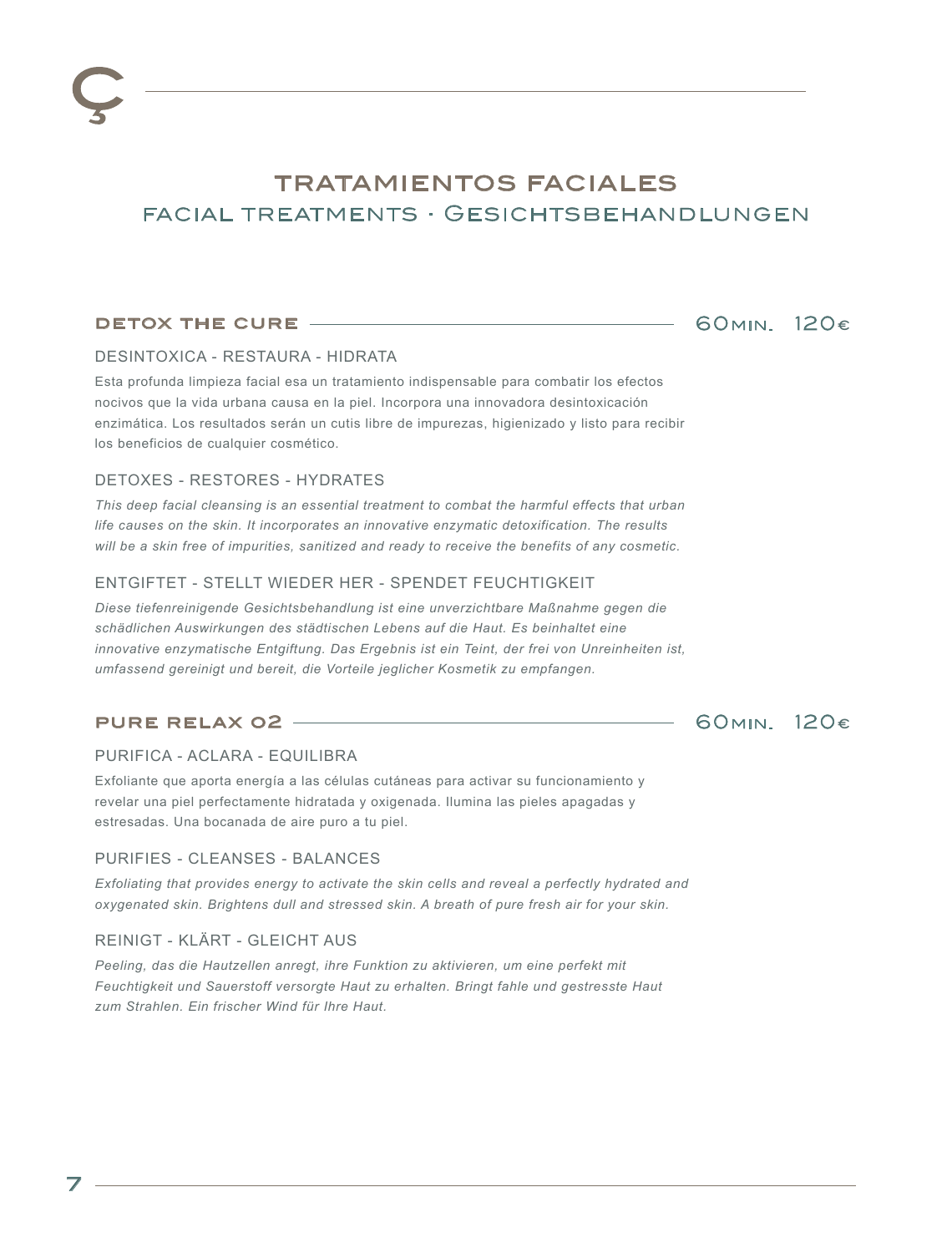# TRATAMIENTOS FACIALES facial treatments · gesichtsbehandlungen

#### citrus stimulation

### 60min. 120€

60min. 195€

#### REVITALIZA - ESTIMULA - REJUVENECE

Tratamiento antioxidante que restaura la vitalidad de las pieles dañadas por el sol y minimiza los signos de envejecimiento prematuro. La vitamina C estimula la producción de colágeno y recupera la firmeza de la piel mejorando la luminosidad e hidratación.

#### REVITALIZES - STIMULATES - REJUVENATES

*Antioxidant treatment that restores vitality to sun-damaged skin while minimizing the signs of premature ageing. Vitamin C stimulates the production of collagen and helps recover the firmness of the skin, improving luminosity and hydration.*

#### REVITALISIERT - STIMULIERT - VERJÜNGT

*Antioxidative Behandlung, die der sonnengeschädigten Haut ihre Vitalität zurückgibt und die Anzeichen vorzeitiger Hautalterung mildert. Vitamin C stimuliert die Kollagenproduktion und stellt die Festigkeit der Haut wieder her, verbessert ihre Ausstrahlung und den Feuchtigkeitsgehalt.*

#### ritual diamond life infusion

#### REGENERA - REAFIRMA - REJUVENECE

Preserva la juventud de la piel y retrasa la aparición de los signos de la edad. Capaz de difuminar de forma visible arrugas y líneas de expresión y de recuperar la vitalidad de un cutis más joven. Combate espectacularmente el envejecimiento prematuro aumentando la firmeza y elasticidad cutáneos.

#### REGENERATES - REAFFIRMS - REJUVENATES

*Preserve youthful-looking skin and delay the appearance of the signs of ageing with this treatment. Able to visibly blur wrinkles and laughter lines and restore the vitality of a younger complexion. It spectacularly combats premature ageing by increasing the skin's firmness and elasticity.*

#### REGENERIERT - STRAFFT - VERJÜNGT

*Bewahrt die Jugendlichkeit der Haut und verzögert die Anzeichen der Hautalterung. Kann Falten und Mimikfalten sichtbar mildern und die Vitalität eines jüngeren Teints wiederherstel*len. Bekämpft auf spektakuläre Weise die vorzeitige Hautalterung, indem es die Festigkeit *und Elastizität der Haut erhöht.*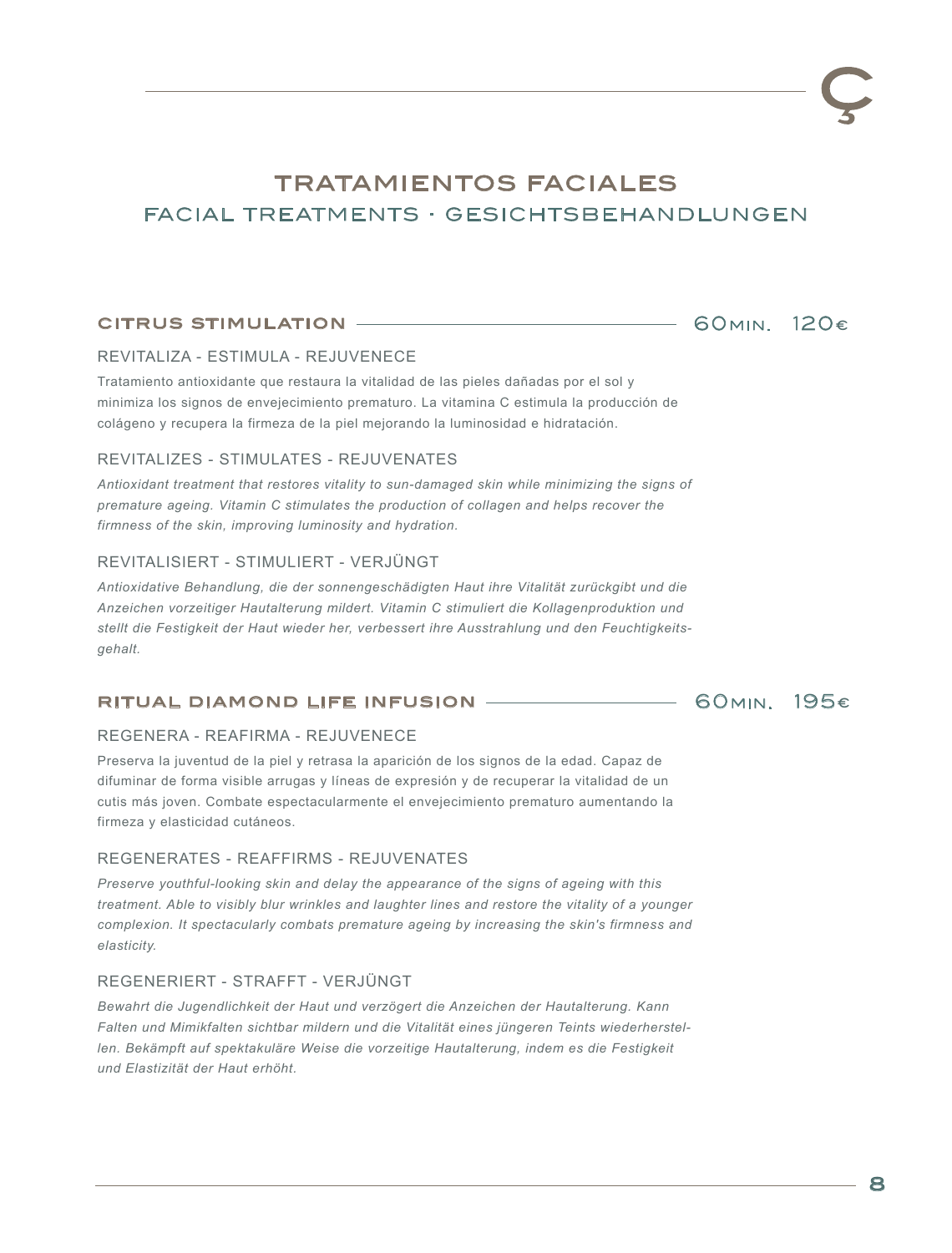# TRATAMIENTOS CORPORALES body treatments · körperbehandlungen

#### diamond rose ritual



RENUEVA - REGENERA - SUAVIZA

Exfoliación a base de rosa de Damasco y polvo de diamante deja la piel tersa, iluminada y con un suave aroma a rosa. Piel hidratada, elástica y satinada.

#### RENEWS - REGENERATES - SOFTENS

*Exfoliation based on Damascus rose and diamond powder leaves the skin smooth, illuminated and with a soft rose scent. Leaves the skin hydrated, elastic and smooth.*

#### ERNEUERT - REGENERIERT - GLÄTTET

*Das Peeling auf der Basis von Damaszener Rose und Diamantpulver macht die Haut glatt und strahlend und verleiht ihr einen zarten Rosenduft. Die Haut wird mit Feuchtigkeit versorgt, ist elastisch und seidig.*

#### o2 perfect body



#### HIDRATA - RENUEVA

Exfoliación profunda de la piel, agradable bocanada de aire fresco. Hidrata en profundidad y aporta una agradable sensación de limpieza y purificación.

#### HYDRATES - RENEWS

*Deep exfoliation of the skin, a pleasant breath of fresh air. It hydrates in depth and provides a pleasant sensation of cleanliness and purification.*

#### HYDRATATION - ERNEUERUNG

*Tiefenwirksames Peeling der Haut, ein angenehmer Hauch von frischer Luft. Spendet intensiv Feuchtigkeit und vermittelt ein angenehmes Gefühl der Reinigung und Entschlackung.*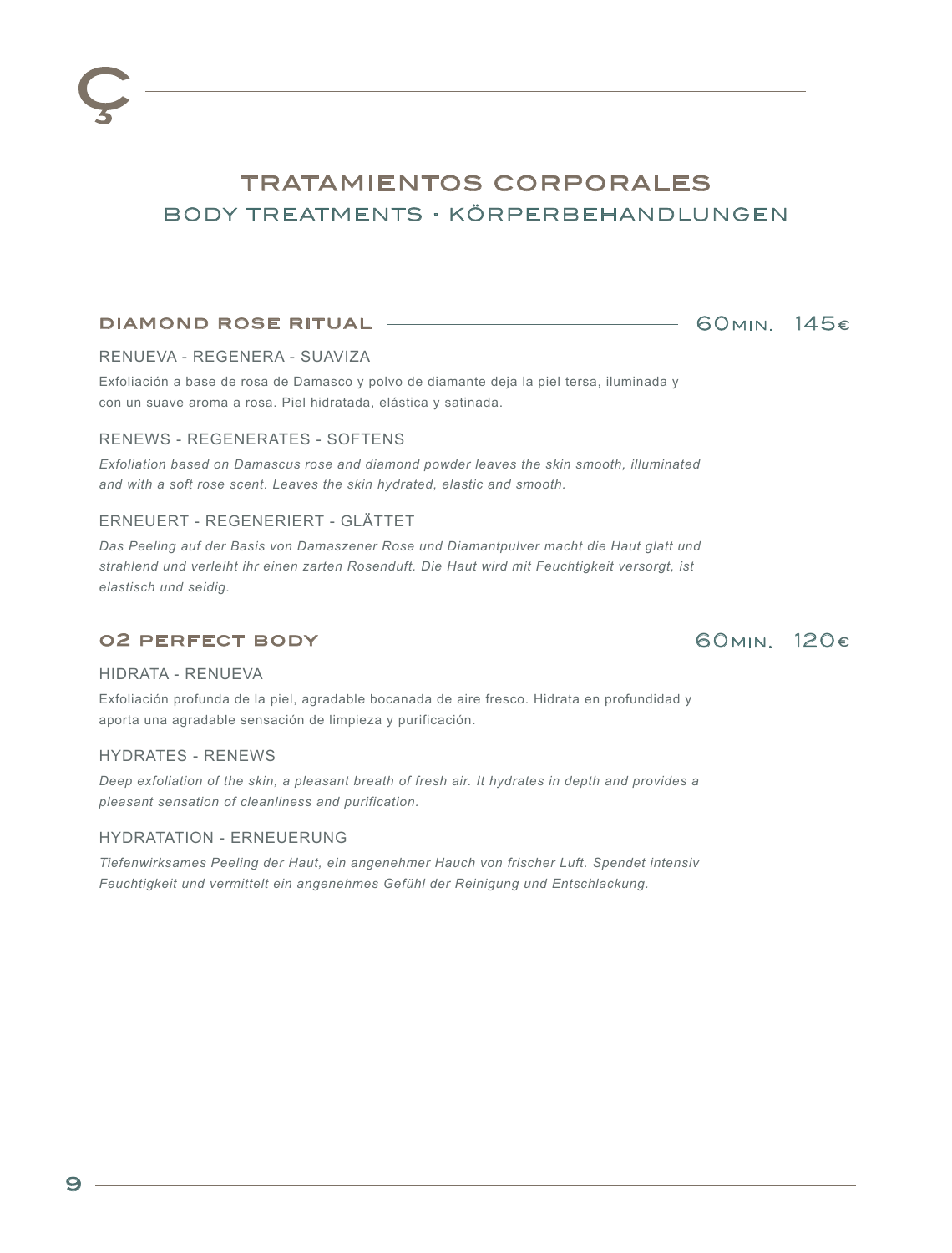# TRATAMIENTOS CORPORALES body treatments · körperbehandlungen

#### **MARINE ESSENCE -**

#### EXFOLIACIÓN COMPLETA

En este tratamiento se realiza una exfoliación, envoltura de algas e hidratación completa con aceites esenciales seleccionados por el cliente según su estado de ánimo y/o necesidades de su piel.

#### COMPLETE EXFOLIATION

*This treatment includes an exfoliation, seaweed wrap and complete hydration with essential oils selected by the client according to their mood and/or skin needs.*

#### KOMPLETTES PEELING

*Diese Behandlung umfasst ein Peeling, eine Algenpackung und eine vollständige Hydratation mit ätherischen Ölen, die der Kunde je nach Stimmung und/oder Hautbedürfnissen auswählt.*

#### maximum hydration

### 60min. 135€

90min. 170€

#### REGENERA - HIDRATA

Exfoliante y masaje totalmente personalizado con los poderosos aceites de la línea, usted escogerá el aceite que más convenga a las necesidades de su piel y/o estado de su cuerpo y nuestros terapeutas realizarán un masaje totalmente personalizado en función de sus necesidades (detox, de-stress, fitness o energizing)

#### REGENERATES - HYDRATES

*Fully personalized exfoliating and massage with the powerful oils of the line, you will choose the oil that best suits the needs of your skin and/or the state of your body and our therapists will perform a fully personalized massage based on your needs (detox, de-stress, fitness or energizing).*

#### REGENERIERT - HYDRATISIERT

*Sie wählen das Öl aus, das am besten zu den Bedürfnissen Ihrer Haut und/oder dem Zustand Ihres Körpers passt, und unsere Therapeuten führen eine ganz auf Ihre Bedürfnisse abgestimmte Massage und Peeling durch (detox, anti-stress, fitness oder vitalisierend).*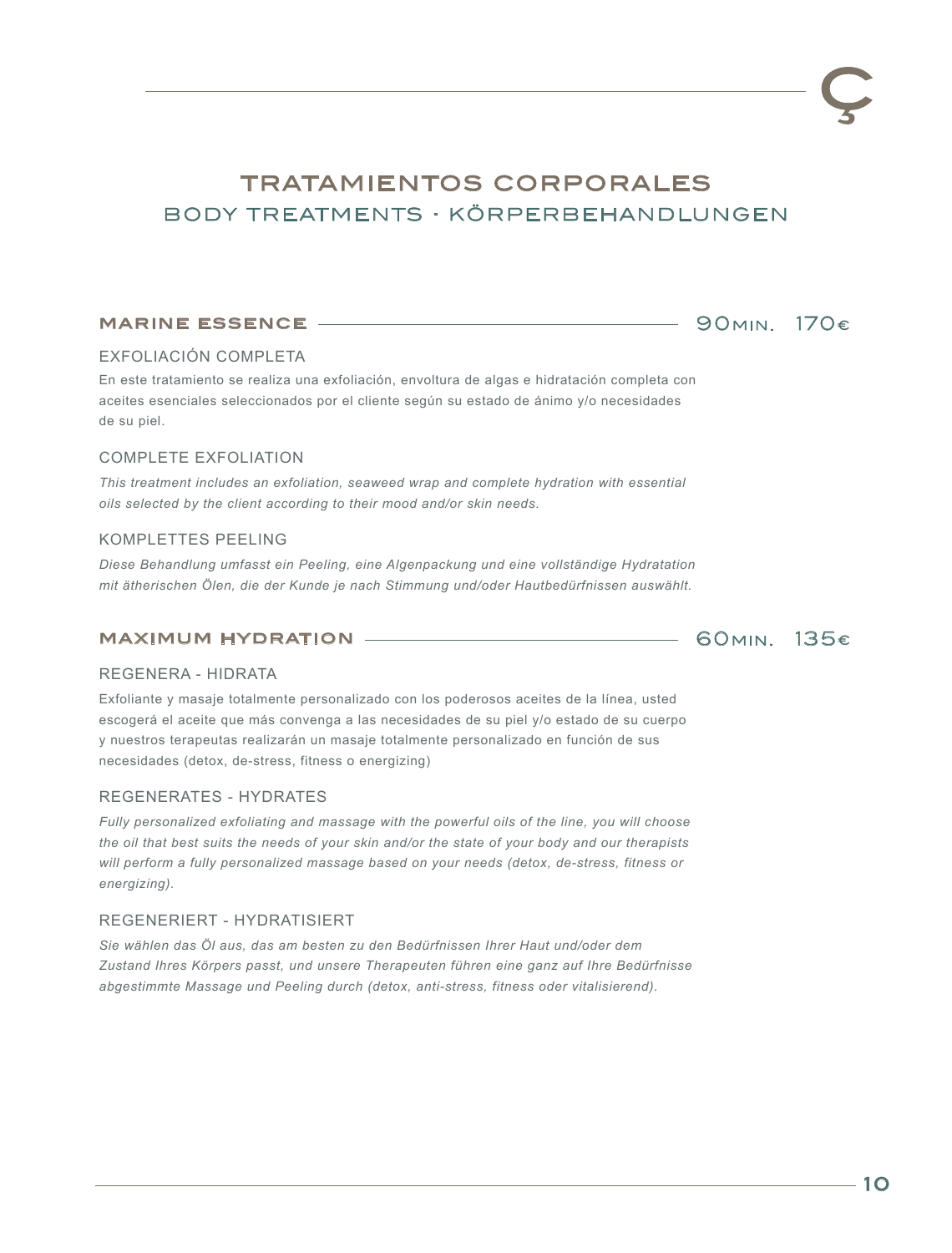# TRATAMIENTOS CORPORALES body treatments · körperbehandlungen

#### signature ritual

### 120min. 190€

#### EXFOLIA - REGENERA

El ritual más completo de la línea para sentir todo el placer de la misma. Exfoliación, envoltura y masaje corporal completo con ingredientes 100% orgánicos y maniobras únicas para dejar su piel en perfecto estado y armonizar cuerpo y mente.

#### EXFOLIATES - REGENERATES

*The most complete ritual of the line to feel all the pleasure of it. Exfoliation, wrap and full body massage with 100% organic ingredients and unique manoeuvres to leave your skin in perfect condition and harmonise body and mind.*

#### PEELING - REGENERIERT

*Das vollständigste Ritual der Linie, um die ganze Freude daran zu spüren. Peeling, Packung und Ganzkörpermassage mit 100 % biologischen Inhaltsstoffen und einzigartigen Handgriffen, um Ihre Haut in perfektem Zustand zu hinterlassen und Körper und Geist zu harmonisieren.*

#### citrus body scrub

### 60min. 145€

#### EXFOLIA - REVITALIZA - REAFIRMA

Alisa la superficie de la piel gracias a los agentes exfoliantes altamente efectivos. Elimina las células muertas para desvelar una piel protegida, luminosa y tersa.

#### EXFOLIATES - REVITALIZES - STRENGTHENS

*Smoothes the surface of the skin thanks to highly effective exfoliating agents. Eliminates dead cells to reveal a protected, luminous and smooth skin.*

#### PEELING - REVITALISIERT - STRAFFT

*Glättet die Hautoberfläche dank hochwirksamer Peelingsubstanzen. Entfernt abgestorbene Hautzellen und sorgt für eine geschützte, strahlende und glatte Haut.*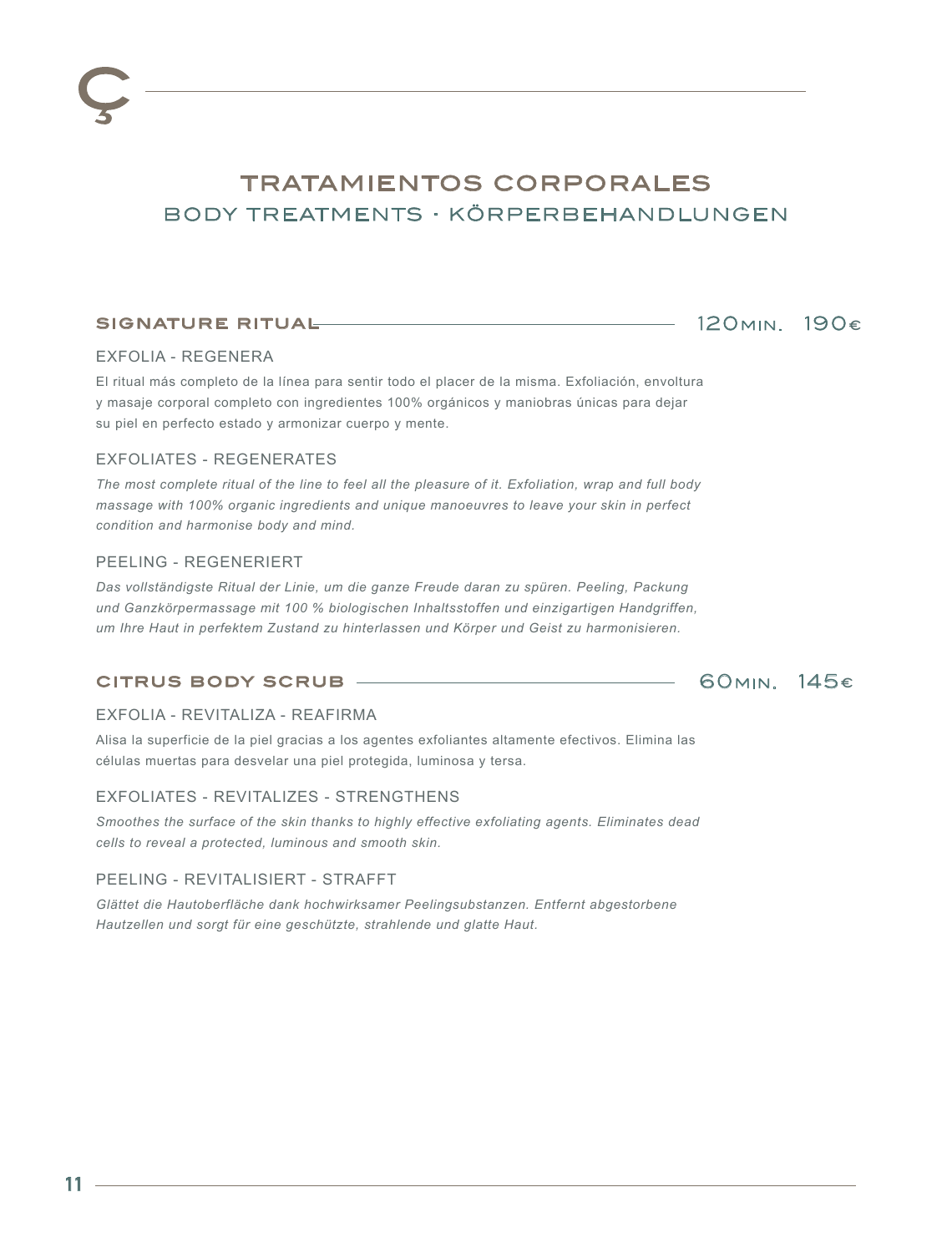# TRATAMIENTOS ESPECIALES special treatments · spezialbehandlungen

#### *nd nail*  ritual lux diamond

120min. 295€

#### FACIAL & CORPORAL

Preserva la juventud de la piel y retrasa la aparición de los signos de la edad. Capaz de difuminar de forma visible arrugas y líneas de expresión y de recuperar la vitalidad de un cutis más joven. Combate espectacularmente el envejecimiento prematuro aumentando la firmeza y elasticidad cutáneos.

#### FACIAL & BODY

*Preserve youthful-looking skin and delay the appearance of the signs of ageing. Able to visibly blur wrinkles and laughter lines and restore the vitality of a younger complexion. It spectacularly combats premature ageing by increasing the skin's firmness and elasticity.*

#### GESICHT & KÖRPER

*Bewahrt die Jugendlichkeit der Haut und verzögert die Anzeichen der Hautalterung. Kann Falten und feine Linien sichtbar mildern und die Vitalität eines jünger aussehenden Teints wiederherstellen.*  Bekämpft auf spektakuläre Weise die vorzeitige Hautalterung, indem es die Festigkeit und Elastizität *der Haut erhöht.*

#### manicura y pedicura deluxe

#### deluxe manicure and pedicure maniküre und pediküre deluxe

Limpieza profunda, tratamiento de cutículas, exfoliación e hidratación de la zona y refuerzo de uñas.

*Deep cleaning, cuticle treatment, exfoliation and hydration and nail reinforcement.*

*Tiefenreinigung, Behandlung der Nagelhaut, Peeling und Befeuchtung des Bereichs und Nagelverstärkung.*

|                                                        | $\sqrt{2}$ |  |
|--------------------------------------------------------|------------|--|
| SIN ESMALTE ———————————————————————— 45MIN. 60€ 70€    |            |  |
| <b>WITHOUT ENAMEL - OHNE NAGELLACK</b>                 |            |  |
| CON ESMALTE $-$ 60 MIN. 80 $\epsilon$ 90 $\epsilon$    |            |  |
| WITH ENAMEL - MIT NAGELLACK                            |            |  |
| GOLD <u>- 25MIN.</u> 95€ 105€                          |            |  |
| (SEMIPERMANENTE - SEMI-PERMANENT)                      |            |  |
| RETIRADA DE ESMALTE DE LARGA DURACIÓN — 15MIN. 25€ 25€ |            |  |
| REMOVAL OF LONG-LASTING ENAMEL                         |            |  |
| ENTFERNUNG VON DAUERHAFTEM NAGELLACK                   |            |  |

 $\vert$   $\vert$ 

PA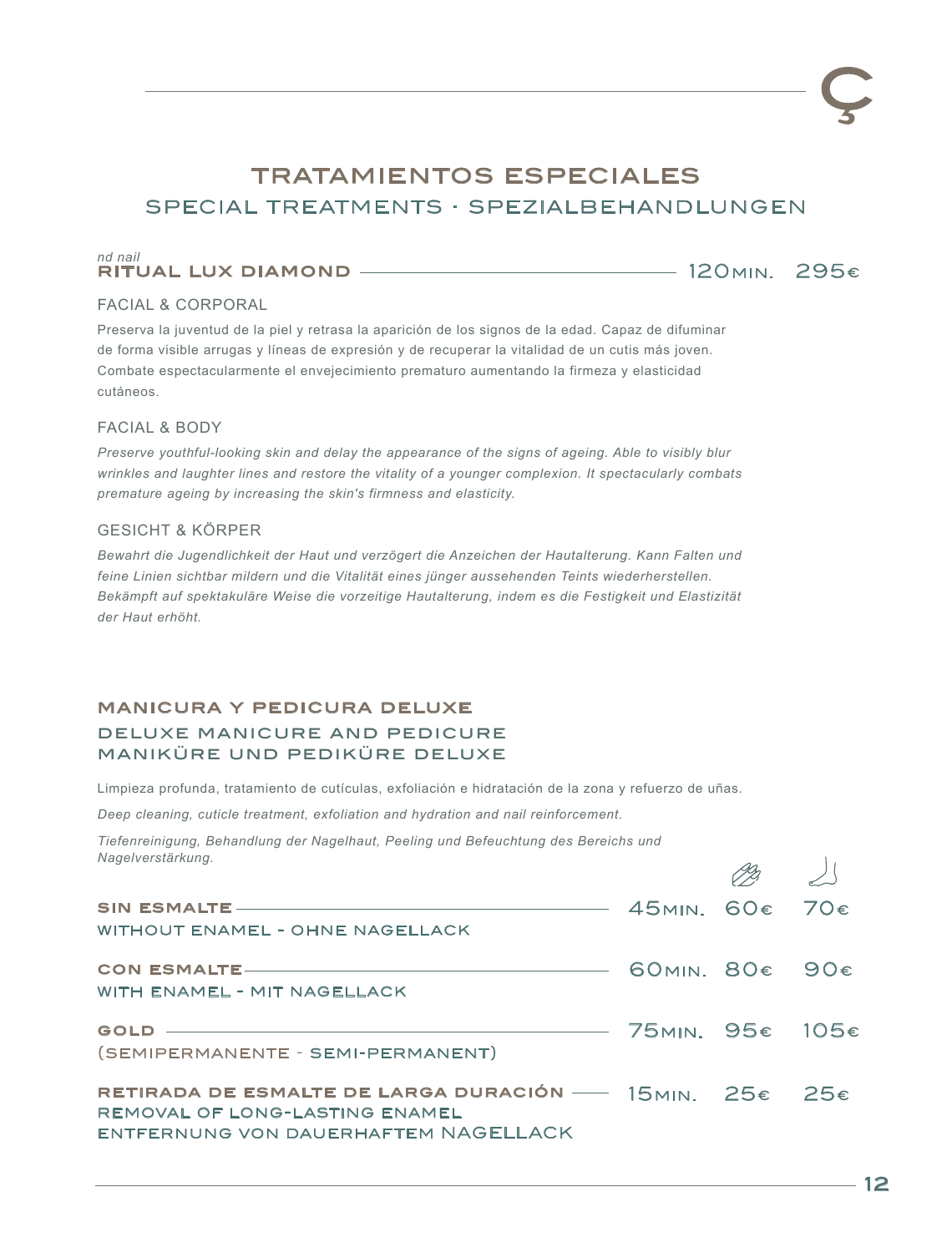# ENTRENAMIENTO PRIVADO private coaching · privat training

### centro fitness · fitness center · fitnessstudio

### entrenador personal

#### personal trainer

Ofrecemos la oportunidad de ejercitarse con nuestro entrenador personal. Nuestro fitness center está equipado con la última tecnología fitness. Sesiones de entrenamiento individuales, en pareja o en grupo.

*We offer the opportunity to exercise with our personal trainer. Our fitness center is equipped with the latest fitness technology. Training sessions are available for individuals, in pairs or in groups.*

*Wir bieten Ihnen die Möglichkeit, mit unserem Personal Trainer zu trainieren. Unser Fitnesstudio ist mit der neuesten Fitness-Technologie ausgestattet. Trainingseinheiten für Einzelpersonen, Paare oder Gruppen.*

#### clases privadas de yoga

#### yoga private lessons privater yoga-unterricht

Nuestras instalaciones son perfectas para disfrutar de clases de yoga privadas. Nuestro equipo de recepción estará encantado de informarle y organizarle una sesión privada de yoga inolvidable.

*Our facilities are perfect to enjoy private yoga classes. Our reception team will be happy to help and organize an unforgettable private yoga session.*

*Unsere Einrichtungen sind ideal für private Yogastunden. Unser Empfangsteam informiert Sie gerne und organisiert für Sie eine unvergessliche private Yogastunde.*

## 60min. 60€

Precio por persona o pareja Price per person or couple Preis pro Person oder Paar

### 60min. 100€

Precio por persona o pareja Price per person or couple Preis pro Person oder Paar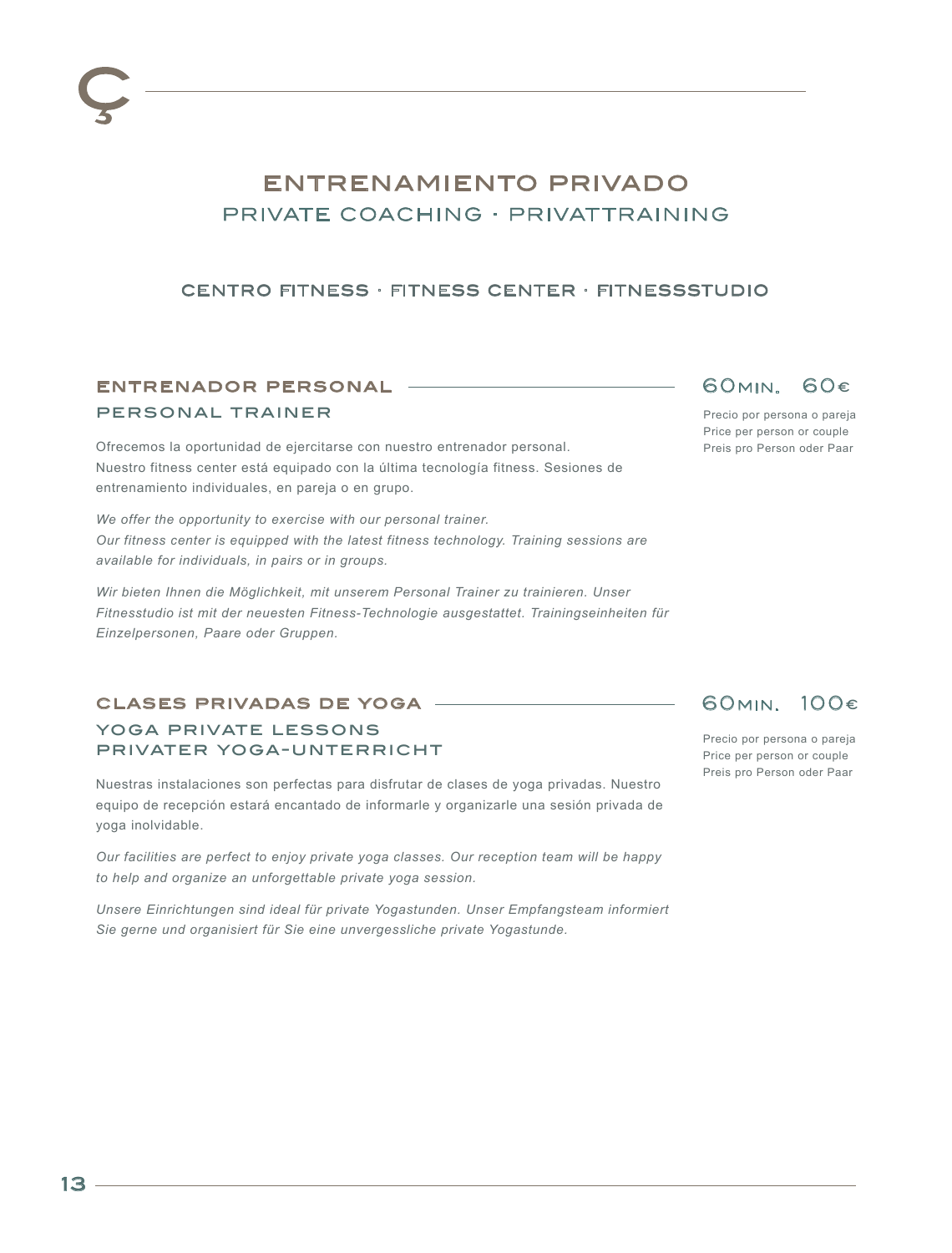# HORARIOS DE APERTURA opening hours · öffnungszeiten

El acceso al Spa está restringido a mayores de 16 años *Access to the Spa is restricted to persons over 16 years of age Der Zugang zum Spa ist nur für Personen über 16 Jahre gestattet*

## **SPA**

8:00h - 21:00h

# sauna & baño turco sauna & turkish bath sauna & türkisches bad

BAJO PETICIÓN *UNDER REQUEST - AUF ANFRAGE*

# **TRATAMIENTOS** treatments · behandlungen

8:00h - 20:00h

PREVIA RESERVA Y SUJETO A DISPONIBILIDAD *RESERVATION REQUIRED AND SUBJECT TO AVAILABILITY MIT RESERVIERUNG UND JE NACH VERFÜGBARKEIT*

### **GYM**

24 HORAS *24 HOURS · 24 STUNDEN*

# más información more info · weitere infos

+34 871 110 392 IN HOUSE - MARQUE / *DIAL* / *WÄHLE*: 9 **info@elvicenc.com**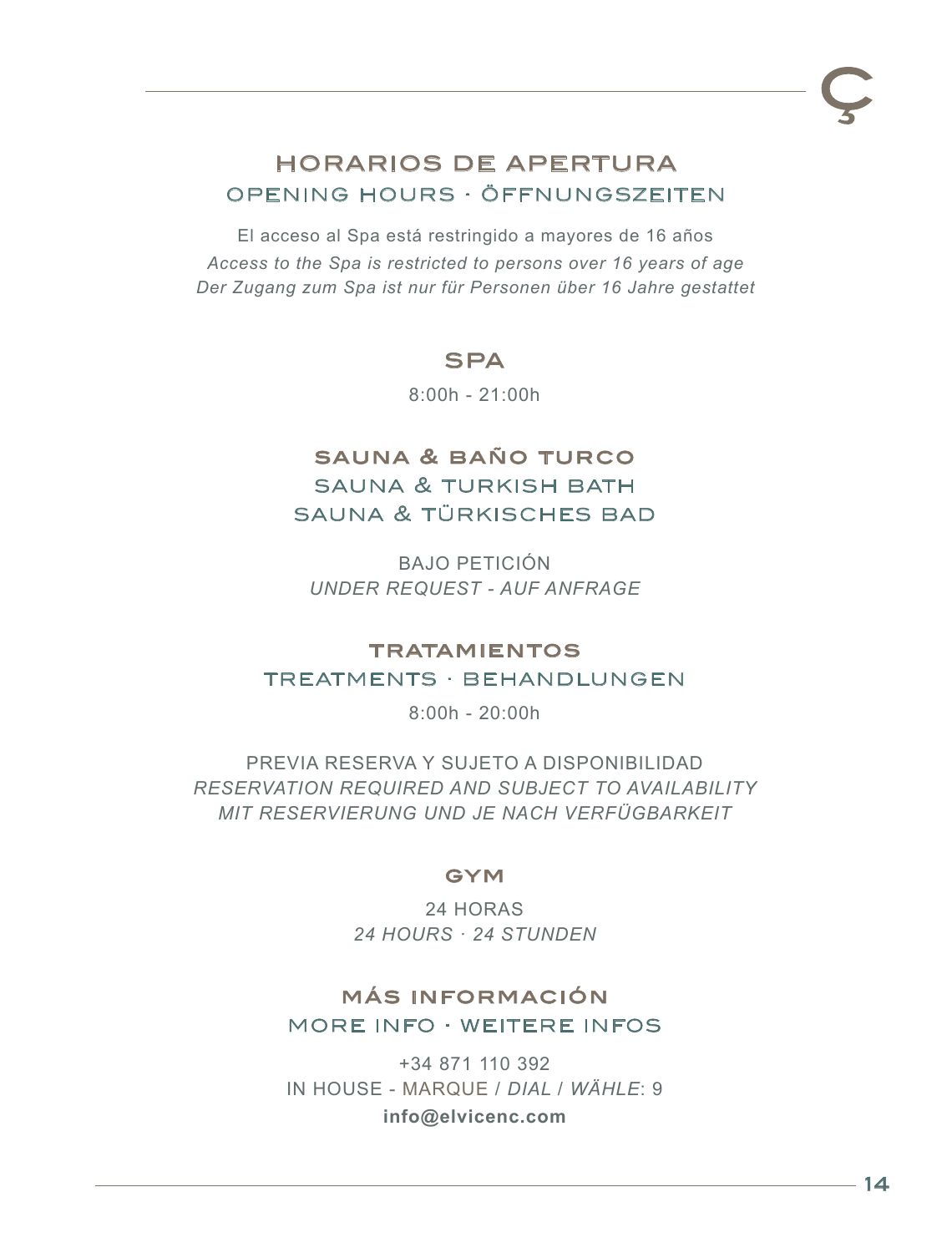# EXPERIENCIA RELAJANTE relaxing experience · entspannendes erlebnis

### **TÉRMINOS Y CONDICIONES**

**HORARIO TRATAMIENTOS:** 8.00h a 20.00h de lunes a domingo previa reserva.

**POLÍTICA DE CANCELACIÓN:** Por cortesía a otros clientes y a nuestros terapeutas, se cobrará un 50% de la totalidad del precio del servicio a las cancelaciones realizadas con menos de 12 horas de antelación, y en caso de no asistir a la cita, se le cobrará un 100% del servicio. En caso de que desee realizar un cambio en la hora de su tratamiento o masaje, le rogamos contacte con recepción 24 horas antes de su cita. Todas las reservas serán siempre bajo disponibilidad.

**PUNTUALIDAD:** Se ruega a todos nuestros clientes llegar puntuales a su cita. Las llegadas con restraso o ausencias no recibirán una extensión del tiempo y el valor del servicio se cobrará completo.

**NORMATIVA:** Le facilitaremos una toalla durante el uso de nuestras instalaciones. Es obligatorio el uso de vestimenta de baño en la zona de piscina, baño turco y sauna.

Los precios son por persona e incluyen IVA. Los clientes del hotel podrán cargar sus tratamientos a la cuenta de su habitación

### **TERMS AND CONDITIONS**

**TREATMENTS HOURS:** 8.00am to 8.00pm from Monday to Sunday with a reservation.

**CANCELLATION POLICY:** For the courtesy of other guests and our therapists, 50% of the total price of the service will be charged for cancellations made less than 12 hours in advance, and if you do not keep your appointment, you will be charged 100% of the service fee. In case you wish to make a change to the time of your treatment or massage, please contact the reception desk 24 hours prior to your appointment. All reservations will always be subject to availability.

**PUNCTUALITY:** All our guests are requested to arrive on time for their appointment. Delayed arrivals or absences will not receive an extension of time and the value of the service will be charged in full.

**REGULATIONS:** Our Spa provides you with a towel for your use while visiting our facilities. The use of swimwear in the pool area, Turkish bath and sauna is mandatory.

Prices are per person and include VAT. Hotel guests will be able to charge their treatments to their room account.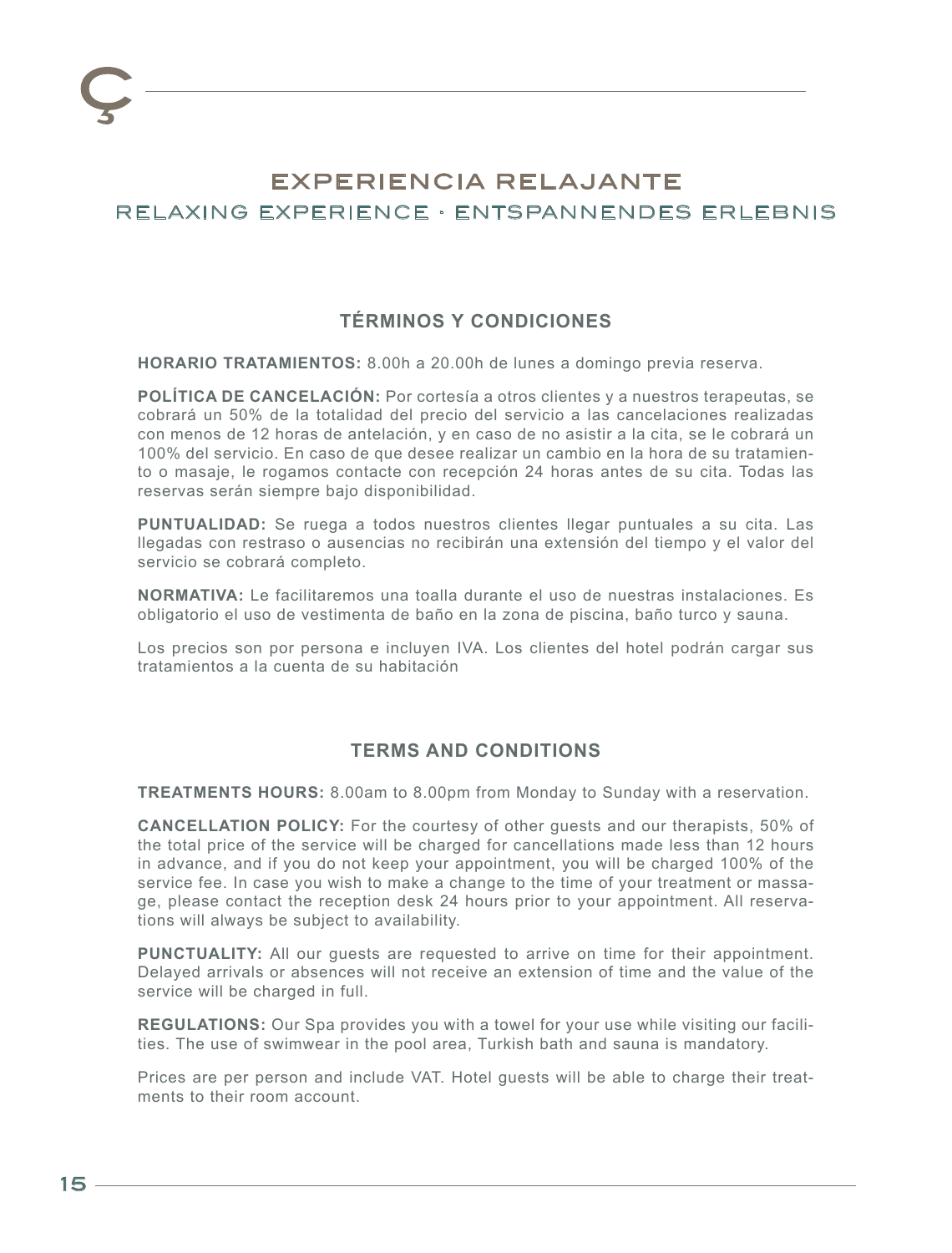# EXPERIENCIA RELAJANTE relaxing experience · entspannendes erlebnis

### **GESCHÄFTSBEDINGUNGEN**

**BEHANDLUNGSZEITEN:** 8.00h bis 20.00h von Montag bis Sonntag nach vorheriger Anmeldung.

**STORNIERUNGSPOLITIK:** Aus Höflichkeit gegenüber anderen Kunden und unseren Therapeuten werden bei Stornierungen, die weniger als 12 Stunden im Voraus erfolgen, 50% des vollen Preises der Dienstleistung berechnet, Bei Nichterscheinen werden Ihnen 100% der Servicegebühr in Rechnung gestellt. Wenn Sie den Zeitpunkt Ihrer Behandlung oder Massage ändern möchten, wenden Sie sich bitte 24 Stunden vor Ihrem Termin an die Rezeption. Alle Buchungen sind von der Verfügbarkeit abhängig.

**PÜNKTLICHKEIT:** Alle Kunden werden gebeten, pünktlich zu ihrem Termin zu erscheinen. Bei verspäteter Ankunft oder Nichterscheinen wird keine Zeitfensterverlängerung gewährt und der volle Wert der Dienstleistung wird in Rechnung gestellt.

**REGELN:** Wir stellen Ihnen ein Handtuch zur Verfügung, wenn Sie unsere Einrichtungen benutzen. Im Schwimmbad, im türkischen Bad und in der Sauna ist das Tragen von Badekleidung obligatorisch.

Die Preise gelten pro Person und enthalten die Mehrwertsteuer. Hotelgäste können ihre Behandlungen über ihre Zimmerrechnung abrechnen.